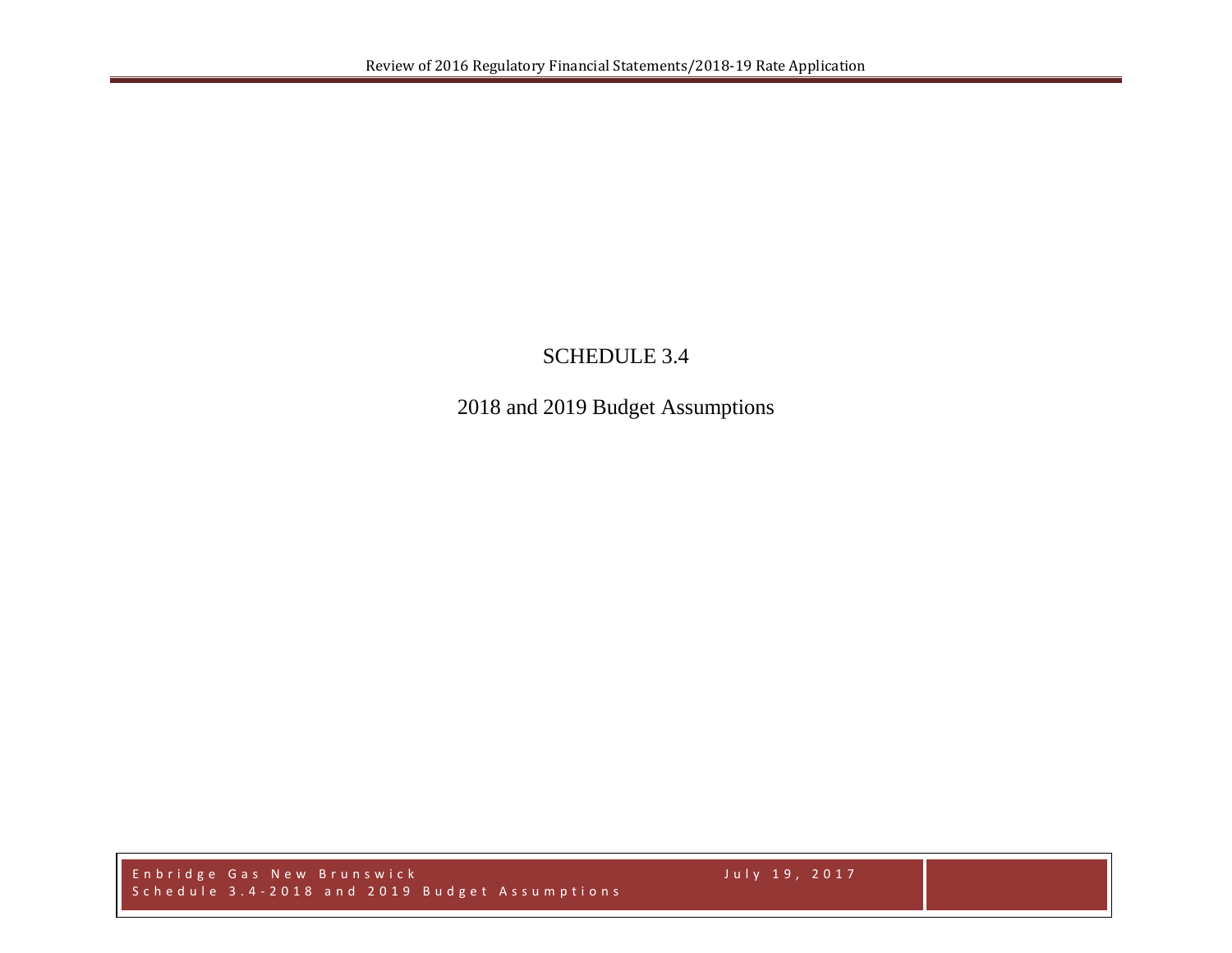## 1 **2018 - 19 Budgets Assumptions**

3 The following assumptions were used by EGNB in the development of its 2018 and 2019 Budgets:

2

| 4  |                     |                                 |                                                                                                                               |  |  |  |  |  |  |  |  |  |  |
|----|---------------------|---------------------------------|-------------------------------------------------------------------------------------------------------------------------------|--|--|--|--|--|--|--|--|--|--|
|    |                     | 5 Budget Item                   | <b>Assumption</b>                                                                                                             |  |  |  |  |  |  |  |  |  |  |
|    | 6 Major Assumptions |                                 |                                                                                                                               |  |  |  |  |  |  |  |  |  |  |
|    |                     | Cost of Capital                 | ROE of 10.9%, as approved by the Board in Cost of Capital proceeding (NBEUB 2010-003) and prescribed in amendments to the Gas |  |  |  |  |  |  |  |  |  |  |
|    |                     |                                 | Distribution Act dated December 16, 2016.                                                                                     |  |  |  |  |  |  |  |  |  |  |
| 8  |                     |                                 | 55/45 debt/equity ratio.                                                                                                      |  |  |  |  |  |  |  |  |  |  |
| 9  |                     |                                 | Cost of debt maintained at Enbridge Inc. cost of borrowing plus 1%.                                                           |  |  |  |  |  |  |  |  |  |  |
| 10 |                     | Inflation                       | Cost of living increase of 2.0% applied to salaries only in 2018 and to all O&M in 2019.                                      |  |  |  |  |  |  |  |  |  |  |
|    |                     | 11 Property, Plant & Equipment  |                                                                                                                               |  |  |  |  |  |  |  |  |  |  |
| 12 |                     | Computer Hardware               | Detailed review of requirements, scheduled replacements and upgrades.                                                         |  |  |  |  |  |  |  |  |  |  |
| 13 |                     | <b>Computer Software</b>        | Detailed review of requirements and upgrades.                                                                                 |  |  |  |  |  |  |  |  |  |  |
| 14 |                     | Tools and Work Equipment        | Detailed review of requirements, scheduled replacements and improvements.                                                     |  |  |  |  |  |  |  |  |  |  |
| 15 |                     | Office Furniture and Equipment  | Detailed review of requirements and scheduled equipment replacements.                                                         |  |  |  |  |  |  |  |  |  |  |
| 16 |                     | <b>Transportation Equipment</b> | Detailed review of requirements and scheduled replacements.                                                                   |  |  |  |  |  |  |  |  |  |  |
| 17 |                     | Communications Equipment        | Detailed review of requirements and scheduled replacements.                                                                   |  |  |  |  |  |  |  |  |  |  |
| 18 |                     | Leasehold Improvements          | Detailed review of requirements, scheduled replacements and improvements.                                                     |  |  |  |  |  |  |  |  |  |  |
| 19 |                     | Land                            | No incremental land acquisitions.                                                                                             |  |  |  |  |  |  |  |  |  |  |
| 20 |                     | <b>Distribution Mains</b>       | Based on anticipated new mains to support attachments not on main in the communities currently served.                        |  |  |  |  |  |  |  |  |  |  |
| 21 |                     |                                 | at forecast costs, with allowance for main relocations and sewer conflict resolution.                                         |  |  |  |  |  |  |  |  |  |  |
| 22 |                     |                                 | In-house construction model with EGNB crews and local contractors.                                                            |  |  |  |  |  |  |  |  |  |  |
| 23 |                     | <b>Street Services</b>          | Based on anticipated attachments at forecast unit rates.                                                                      |  |  |  |  |  |  |  |  |  |  |
| 24 |                     | Meters and Regulators           | Based on anticipated attachments at forecast unit rates.                                                                      |  |  |  |  |  |  |  |  |  |  |
| 25 |                     | <b>Stations</b>                 | Based on historic station costs and anticipated station(s).                                                                   |  |  |  |  |  |  |  |  |  |  |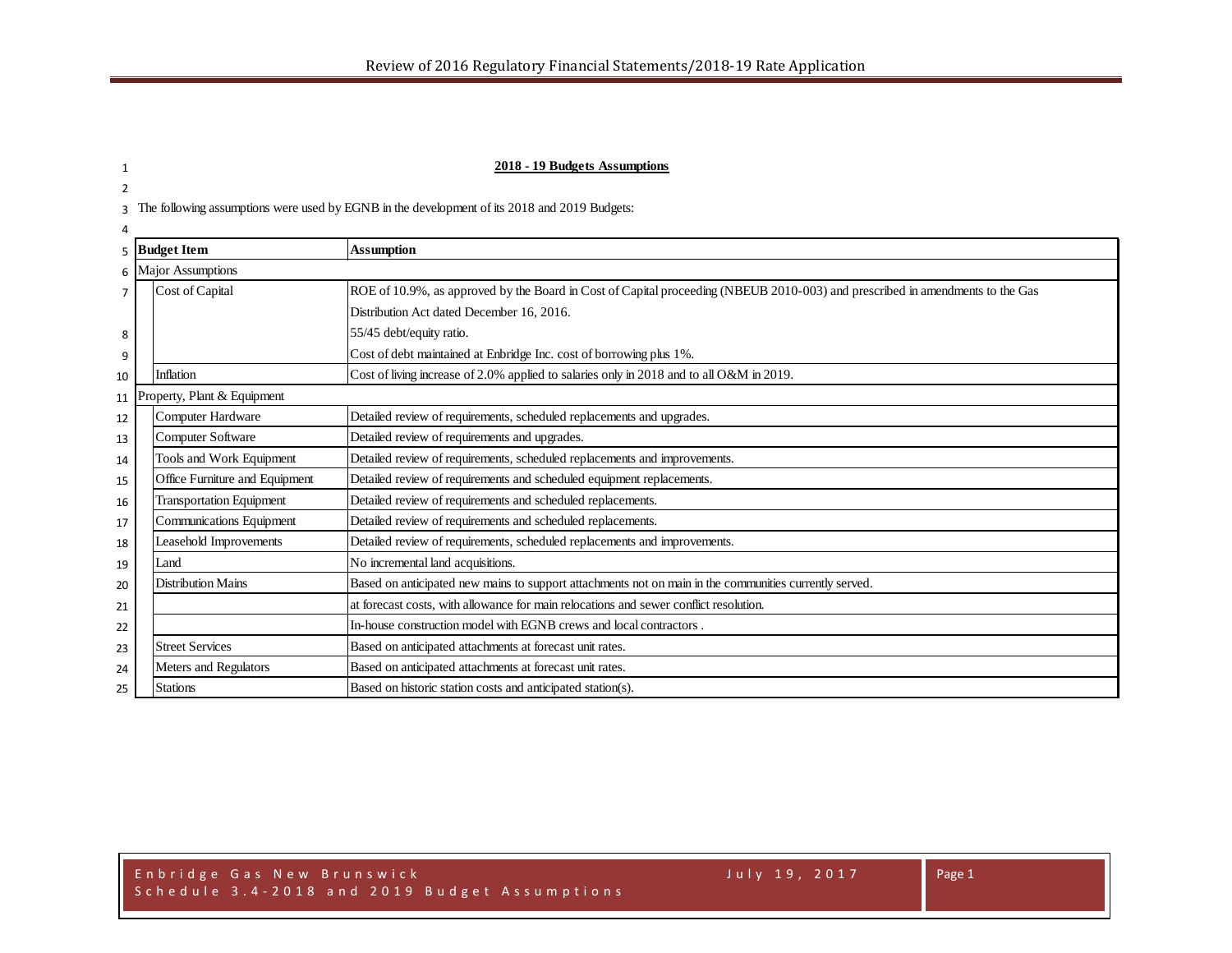|                | 1 Budget Item                    | <b>Assumption</b>                                                                                                        |
|----------------|----------------------------------|--------------------------------------------------------------------------------------------------------------------------|
| 2              | <b>Accumulated Amortization</b>  | Based on Board approved amortization rates.                                                                              |
| 3              | Net Book Value                   | Cost less Accumulated Amortization.                                                                                      |
| 4              | Construction Work in Progress    | There will be the same value of work in progress open at the end of 2018 and 2019 as there was at the beginning          |
| 5              |                                  | of 2018 and 2019.                                                                                                        |
|                | 6 Deferred Charges               |                                                                                                                          |
| $\overline{7}$ | Deferred Development Costs - Net | Deferred Development Costs less amortization at Board approved rate. Intangible software has been reclassified           |
| 8              |                                  | from Property, Plant and Equipment to Deferred Costs.                                                                    |
| 9              | Development O&M                  | There are no new forecast additions to Development O&M in 2018 and 2019. Net change to Development O&M                   |
| 10             | Capitalized Costs - Net          | resulting from amortization at Board approved rate.                                                                      |
| 11             | <b>Regulatory Deferral</b>       | 2016 Actual Year End balance adjusted to \$144.5 million as per Gas Distribution Act amendments dated December 16, 2016. |
| 12             |                                  | The Regulatory Deferral Account has been excluded from rate base for purposes of calculating return                      |
| 13             |                                  |                                                                                                                          |
| 14             | <b>Short Term Investments</b>    | Maritimes & Northeast Pipeline Firm Service Agreement security deposit remains constant.                                 |
| 15             | <b>Non-Ratebase Assets</b>       |                                                                                                                          |
| 16             | Cash, & Short Term               | Estimated cash requirements based on an assessment of cash flow items.                                                   |
| 17             | Investments                      |                                                                                                                          |
| 18             | <b>Accounts Receivable</b>       | 30 days to receive cash for Distribution Revenue, Gas Sales and ABC, monthly forecast data relied upon.                  |
| 19             | Inventory                        | No significant changes in level of inventory forecasted.                                                                 |
| 20             | <b>Partners Equity</b>           | Assumed equity levels are forecasted to average approximately 45% for the year.                                          |
| 21             | ong-term Advances from           | Budget assumes no retirement and replacement of promissory notes in 2018 and 3 retirements and 3 replacements of         |
| 22             | Associates and Affiliates        | promissory notes in 2019.                                                                                                |
| 23             |                                  |                                                                                                                          |
| 24             | <b>Non-Ratebase Liabilities</b>  |                                                                                                                          |
| 25             | Short Term Indebtedness          | No estimated short term borrowing required during 2018 or 2019 to manage cash flow.                                      |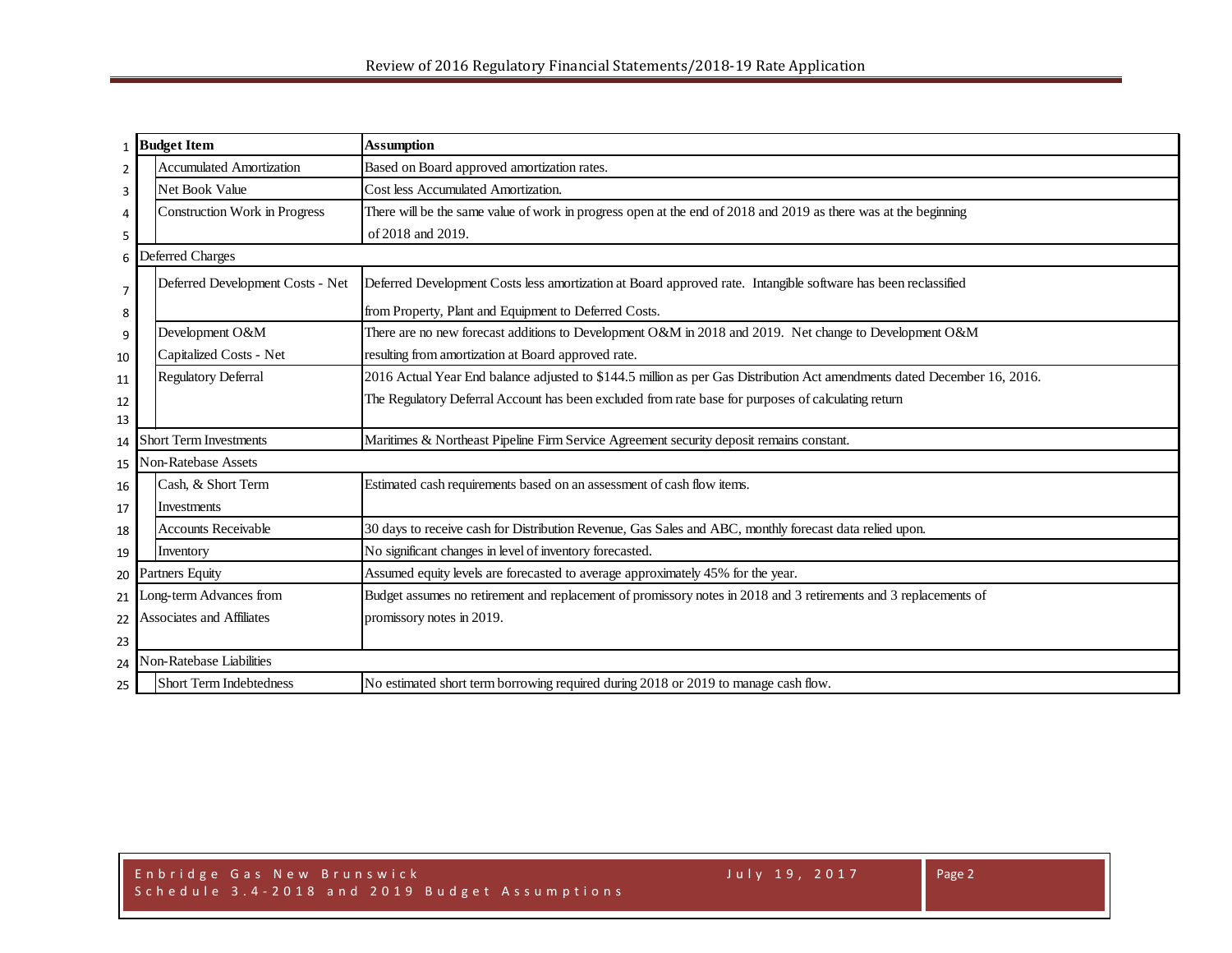|                | <b>Budget Item</b>          | <b>Assumption</b>                                                                                                  |  |  |  |  |  |  |  |  |
|----------------|-----------------------------|--------------------------------------------------------------------------------------------------------------------|--|--|--|--|--|--|--|--|
| $\overline{2}$ | <b>Accounts Payable</b>     | 30 days for payment on obligations related to:                                                                     |  |  |  |  |  |  |  |  |
| 3              |                             | 78% of O&M expenses excluding salary and benefits                                                                  |  |  |  |  |  |  |  |  |
| 4              |                             | property tax                                                                                                       |  |  |  |  |  |  |  |  |
| 5              |                             | firm service agreement                                                                                             |  |  |  |  |  |  |  |  |
| 6              |                             | natural gas costs                                                                                                  |  |  |  |  |  |  |  |  |
| 7              |                             | installation and service activities                                                                                |  |  |  |  |  |  |  |  |
| 8              |                             | 100% of salary and benefits                                                                                        |  |  |  |  |  |  |  |  |
| 9              |                             | 60 days for payment on obligations related to:                                                                     |  |  |  |  |  |  |  |  |
| 10             |                             | 22% of O&M expenses excluding salaries and benefits                                                                |  |  |  |  |  |  |  |  |
| 11             |                             | services, meters and stations                                                                                      |  |  |  |  |  |  |  |  |
| 12             |                             | work in progress from property, plant and equipment                                                                |  |  |  |  |  |  |  |  |
| 13             |                             | general plant                                                                                                      |  |  |  |  |  |  |  |  |
| 14             | Long Term Deferred          | Forecast year-end balance for 2017 assumed to remain constant in 2018 and 2019.                                    |  |  |  |  |  |  |  |  |
| 15             | Post Employment Liabilities |                                                                                                                    |  |  |  |  |  |  |  |  |
|                | 16 Average Rate Base        | Forecast timing of additions for 2018 and 2019 and the exclusion of the Regulatory Deferral Account as part of the |  |  |  |  |  |  |  |  |
| 17             |                             | regulated assets.                                                                                                  |  |  |  |  |  |  |  |  |
| 18             | Capital Structure           | Managing of debt/equity ratio to Board approved 55/45 structure during 2018 and 2019.                              |  |  |  |  |  |  |  |  |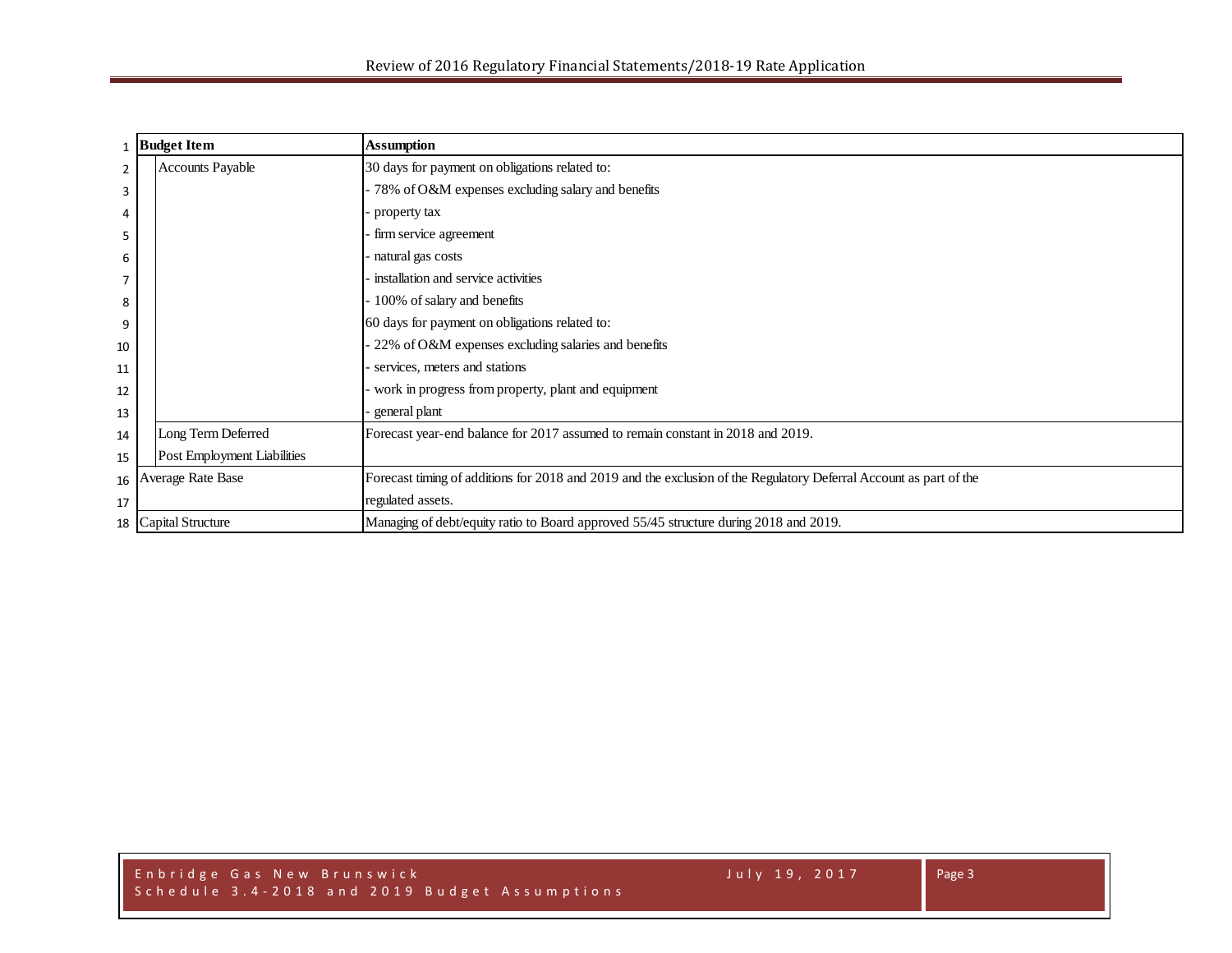|          | 1 Budget Item               | <b>Assumption</b>                                                                                              |                |                          |                |                |                                        |                |                |                |                |                |                |                |                          |  |
|----------|-----------------------------|----------------------------------------------------------------------------------------------------------------|----------------|--------------------------|----------------|----------------|----------------------------------------|----------------|----------------|----------------|----------------|----------------|----------------|----------------|--------------------------|--|
|          | 2 Operating Revenue         |                                                                                                                |                |                          |                |                |                                        |                |                |                |                |                |                |                |                          |  |
| 3        | <b>Cumulative Customers</b> | Forecast consists of total forecast customers to the end of 2017 (based on April 2017 actual results and       |                |                          |                |                |                                        |                |                |                |                |                |                |                |                          |  |
| 4        |                             | additions/losses forecast for balance of 2017) plus additions forecast minus lost customers forecast for 2018, |                |                          |                |                |                                        |                |                |                |                |                |                |                |                          |  |
| 5        |                             | as shown below, based on a review of historic attachment rates and assessment of current market potential.     |                |                          |                |                |                                        |                |                |                |                |                |                |                |                          |  |
| 6        |                             |                                                                                                                |                |                          |                |                |                                        |                |                |                |                |                |                |                |                          |  |
| 7        |                             |                                                                                                                |                |                          |                |                | 2018 Forecast Customer Additions (net) |                |                |                |                |                |                |                |                          |  |
| 8        |                             | <b>Customer Additions (net)</b>                                                                                | Jan            | Feb                      | Mar            | Apr            | May                                    | Jun            | Jul            | Aug            | Sep            | Oct            | Nov            | Dec            | 2018 Total               |  |
| 9        |                             | Small General                                                                                                  | (2)            | (1)                      | (4)            | (3)            | (5)                                    | (2)            | (1)            |                | (1)            | 3              |                |                | (12)                     |  |
| 10       |                             | Mid General                                                                                                    | (1)            | $\overline{1}$           | 3              | $\overline{7}$ | 6                                      | 5              |                | $\overline{7}$ | 9              | 8              | $\overline{7}$ | $\overline{7}$ | 59                       |  |
| 11       |                             | Large General                                                                                                  | $\overline{2}$ |                          | (1)            | $\overline{1}$ | 3                                      |                | 6              |                | $\overline{1}$ |                | $\overline{2}$ | $\overline{1}$ | 17                       |  |
| 12       |                             | <b>Contract General</b>                                                                                        |                |                          |                |                |                                        |                |                |                |                | 2              |                |                | $\overline{2}$           |  |
| 13       |                             | <b>Industrial Contract General</b>                                                                             |                |                          |                |                |                                        |                |                |                |                |                |                |                |                          |  |
| 14       |                             | <b>OPS</b>                                                                                                     |                |                          |                |                |                                        |                |                |                |                |                |                |                |                          |  |
| 15       |                             | Total                                                                                                          | (1)            | $\overline{\phantom{a}}$ | (2)            | 5              | $\overline{4}$                         | $\overline{4}$ | 5              | $\overline{7}$ | 9              | 14             | 9              | 12             | 66                       |  |
| 16       |                             |                                                                                                                |                |                          |                |                |                                        |                |                |                |                |                |                |                |                          |  |
| 17       |                             | New Customers                                                                                                  | Jan            | Feb                      | Mar            | Apr            | May                                    | Jun            | Jul            | Aug            | Sep            | Oct            | Nov            | Dec            | 2018 Total               |  |
| 18       |                             | <b>Small General</b>                                                                                           | 4              | 5                        | $\overline{2}$ | -1             | -1                                     | 4              | 4              | 6              | 5              | 8              | 6              | 10             | 56                       |  |
| 19       |                             | <b>Mid General</b>                                                                                             | 10             | 10                       | $\overline{7}$ | 10             | 10                                     | 10             | 8              | 11             | 12             | 12             | 10             | 11             | 121                      |  |
| 20       |                             | Large General                                                                                                  | $\overline{2}$ |                          |                | $\overline{1}$ | 6                                      | $\overline{1}$ | $\overline{7}$ |                | $\overline{2}$ | $\overline{1}$ | $\overline{2}$ | $\overline{1}$ | 24                       |  |
| 21       |                             | <b>Contract General</b>                                                                                        |                |                          |                |                |                                        |                |                |                |                | $\overline{2}$ |                |                | $\overline{2}$           |  |
| 22       |                             | <b>Industrial Contract General</b>                                                                             |                |                          |                |                |                                        |                |                |                |                |                |                |                |                          |  |
| 23       |                             | <b>OPS</b>                                                                                                     |                |                          |                |                |                                        |                |                |                |                |                |                |                |                          |  |
| 24       |                             | Total                                                                                                          | 16             | 16                       | 9              | 12             | 17                                     | 15             | 19             | 17             | 19             | 23             | 18             | 22             | 203                      |  |
| 25       |                             | <b>Lost Customers</b>                                                                                          |                |                          |                |                |                                        |                |                |                |                |                |                |                |                          |  |
| 26<br>27 |                             | <b>Small General</b>                                                                                           | Jan<br>(6)     | Feb<br>(6)               | Mar<br>(6)     | Apr<br>(4)     | May<br>(6)                             | Jun            | Jul            | Aug<br>(6)     | Sep            | Oct<br>(5)     | Nov            | Dec<br>(6)     | 2018 Total<br>(68)       |  |
| 28       |                             | <b>Mid General</b>                                                                                             | (11)           | (9)                      | (4)            | (3)            | (4)                                    | (6)<br>(5)     | (5)<br>(8)     | (4)            | (6)<br>(3)     | (4)            | (6)<br>(3)     | (4)            | (62)                     |  |
| 29       |                             | Large General                                                                                                  |                | (1)                      | (1)            |                | (3)                                    |                | (1)            |                | (1)            |                |                |                | (7)                      |  |
| 30       |                             | <b>Contract General</b>                                                                                        |                |                          |                |                |                                        |                |                |                |                |                |                |                |                          |  |
| 31       |                             | <b>Industrial Contract General</b>                                                                             |                |                          |                |                |                                        |                |                |                |                |                |                |                |                          |  |
| 32       |                             | <b>OPS</b>                                                                                                     |                |                          |                |                |                                        |                |                |                |                |                |                |                | $\overline{\phantom{a}}$ |  |
| 33       |                             | Total                                                                                                          | (17)           | (16)                     | (11)           | (7)            | (13)                                   | (11)           | (14)           | (10)           | (10)           | (9)            | (9)            | (10)           | (137)                    |  |

## Enbridge Gas New Brunswick July 19, 2017 Schedule 3.4 - 2018 and 2019 Budget Assumptions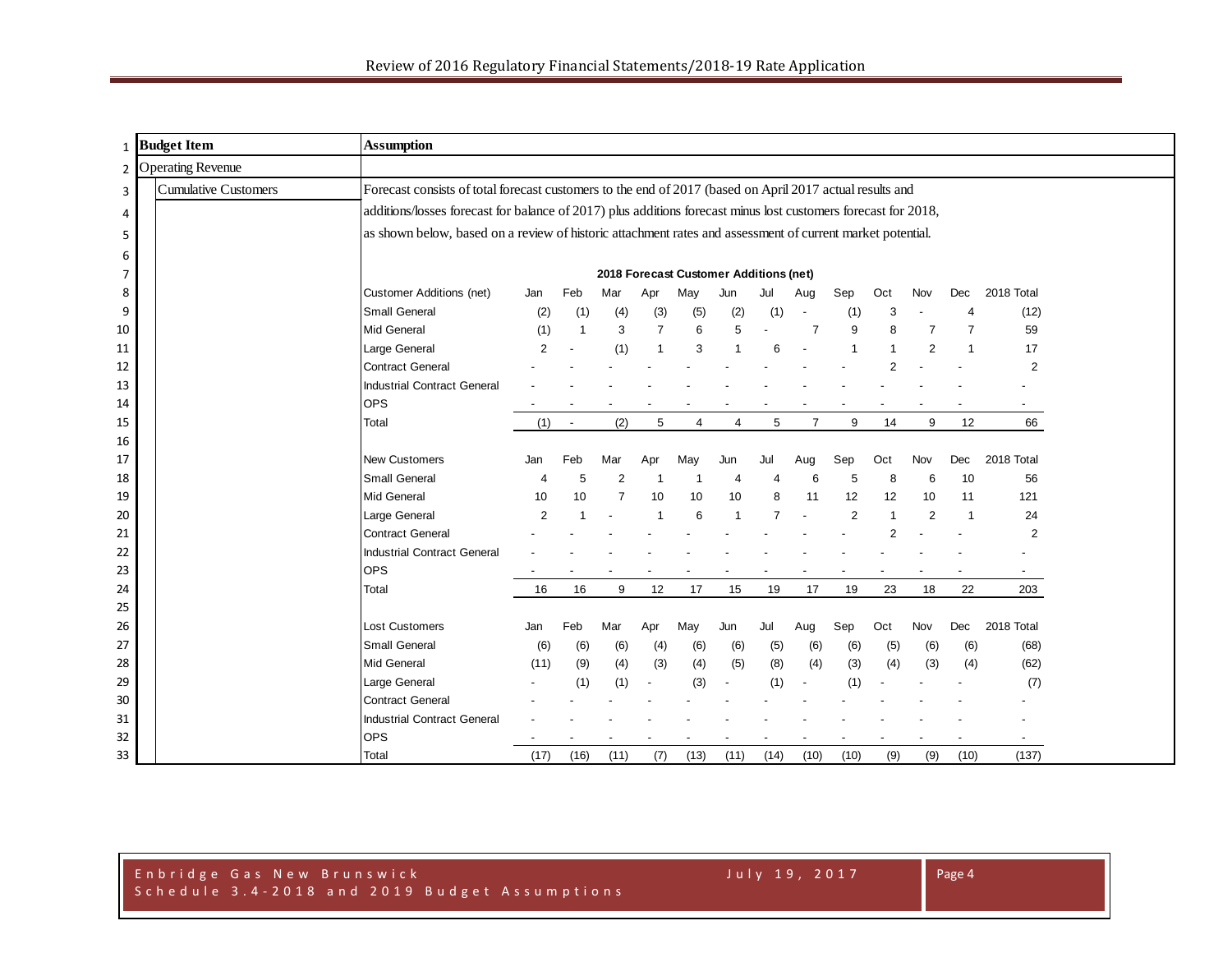| 1        | <b>Budget Item</b>          | <b>Assumption</b>                                                                                                      |                |      |                |                |                                        |                |                |                |                |     |                |                |                          |  |
|----------|-----------------------------|------------------------------------------------------------------------------------------------------------------------|----------------|------|----------------|----------------|----------------------------------------|----------------|----------------|----------------|----------------|-----|----------------|----------------|--------------------------|--|
|          | 2 Operating Revenue         |                                                                                                                        |                |      |                |                |                                        |                |                |                |                |     |                |                |                          |  |
| 3        | <b>Cumulative Customers</b> | Forecast consists of total forecast customers to the end of 2018 (based on April 2017 actual results and               |                |      |                |                |                                        |                |                |                |                |     |                |                |                          |  |
| 4        |                             | additions/losses forecast for balance of 2017 and 2018 plus additions forecast minus lost customers forecast for 2019, |                |      |                |                |                                        |                |                |                |                |     |                |                |                          |  |
| 5        |                             | as shown below, based on a review of historic attachment rates and assessment of current market potential.             |                |      |                |                |                                        |                |                |                |                |     |                |                |                          |  |
| 6        |                             |                                                                                                                        |                |      |                |                |                                        |                |                |                |                |     |                |                |                          |  |
| 7        |                             |                                                                                                                        |                |      |                |                | 2019 Forecast Customer Additions (net) |                |                |                |                |     |                |                |                          |  |
| 8        |                             | <b>Customer Additions (net)</b>                                                                                        | Jan            | Feb  | Mar            | Apr            | May                                    | Jun            | Jul            | Aug            | Sep            | Oct | Nov            | Dec            | 2019 Total               |  |
| 9        |                             | Small General                                                                                                          | 2              | 3    | (1)            | (2)            | (4)                                    | 2              | 5              | $\overline{7}$ | 10             | 16  | 11             | 5              | 54                       |  |
| 10       |                             | <b>Mid General</b>                                                                                                     | 3              | 5    | $\overline{4}$ | $\overline{7}$ | 5                                      | 5              |                | 9              | 11             | 13  | 14             | 17             | 93                       |  |
| 11       |                             | Large General                                                                                                          | $\overline{2}$ |      | (1)            |                | (2)                                    |                | -1             |                | $\overline{2}$ |     |                | $\overline{2}$ | 8                        |  |
| 12       |                             | <b>Contract General</b>                                                                                                |                |      |                |                |                                        |                |                |                |                |     |                |                |                          |  |
| 13       |                             | <b>Industrial Contract General</b>                                                                                     |                |      |                |                |                                        |                |                |                |                |     |                |                |                          |  |
| 14       |                             | <b>OPS</b>                                                                                                             |                |      |                |                |                                        |                |                |                |                |     |                |                |                          |  |
| 15       |                             | Total                                                                                                                  | $\overline{7}$ | 8    | 2              | 6              | (1)                                    | 8              | 6              | 17             | 23             | 29  | 26             | 24             | 155                      |  |
| 16       |                             |                                                                                                                        |                |      |                |                |                                        |                |                |                |                |     |                |                |                          |  |
| 17       |                             | <b>New Customers</b>                                                                                                   | Jan            | Feb  | Mar            | Apr            | May                                    | Jun            | Jul            | Aug            | Sep            | Oct | Nov            | Dec            | 2019 Total               |  |
| 18       |                             | Small General                                                                                                          | 8              | 9    | 5              | 2              | $\overline{2}$                         | 8              | 10             | 13             | 16             | 21  | 17             | 11             | 122                      |  |
| 19       |                             | <b>Mid General</b>                                                                                                     | 14             | 14   | 8              | 10             | 9                                      | 10             | 8              | 13             | 14             | 17  | 17             | 21             | 155                      |  |
| 20       |                             | Large General                                                                                                          | $\overline{2}$ |      |                | $\overline{1}$ | $\overline{1}$                         | $\overline{1}$ | $\overline{2}$ | $\overline{1}$ | 3              |     | $\overline{1}$ | 2              | 15                       |  |
| 21       |                             | <b>Contract General</b>                                                                                                |                |      |                |                |                                        |                |                |                |                |     |                |                |                          |  |
| 22       |                             | <b>Industrial Contract General</b>                                                                                     |                |      |                |                |                                        |                |                |                |                |     |                |                |                          |  |
| 23       |                             | <b>OPS</b>                                                                                                             | 24             |      |                |                | 12                                     |                | 20             | 27             |                |     | 35             |                |                          |  |
| 24<br>25 |                             | Total                                                                                                                  |                | 24   | 13             | 13             |                                        | 19             |                |                | 33             | 38  |                | 34             | 292                      |  |
| 26       |                             | <b>Lost Customers</b>                                                                                                  | Jan            | Feb  | Mar            | Apr            | May                                    | Jun            | Jul            | Aug            | Sep            | Oct | Nov            | Dec            | 2019 Total               |  |
| 27       |                             | <b>Small General</b>                                                                                                   | (6)            | (6)  | (6)            | (4)            | (6)                                    | (6)            | (5)            | (6)            | (6)            | (5) | (6)            | (6)            | (68)                     |  |
| 28       |                             | Mid General                                                                                                            | (11)           | (9)  | (4)            | (3)            | (4)                                    | (5)            | (8)            | (4)            | (3)            | (4) | (3)            | (4)            | (62)                     |  |
| 29       |                             | Large General                                                                                                          |                | (1)  | (1)            |                | (3)                                    |                | (1)            |                | (1)            |     |                |                | (7)                      |  |
| 30       |                             | <b>Contract General</b>                                                                                                |                |      |                |                |                                        |                |                |                |                |     |                |                |                          |  |
| 31       |                             | <b>Industrial Contract General</b>                                                                                     |                |      |                |                |                                        |                |                |                |                |     |                |                |                          |  |
| 32       |                             | <b>OPS</b>                                                                                                             |                |      |                |                |                                        |                |                |                |                |     |                |                | $\overline{\phantom{a}}$ |  |
| 33       |                             | Total                                                                                                                  | (17)           | (16) | (11)           | (7)            | (13)                                   | (11)           | (14)           | (10)           | (10)           | (9) | (9)            | (10)           | (137)                    |  |

## Enbridge Gas New Brunswick July 19, 2017 Schedule 3.4 - 2018 and 2019 Budget Assumptions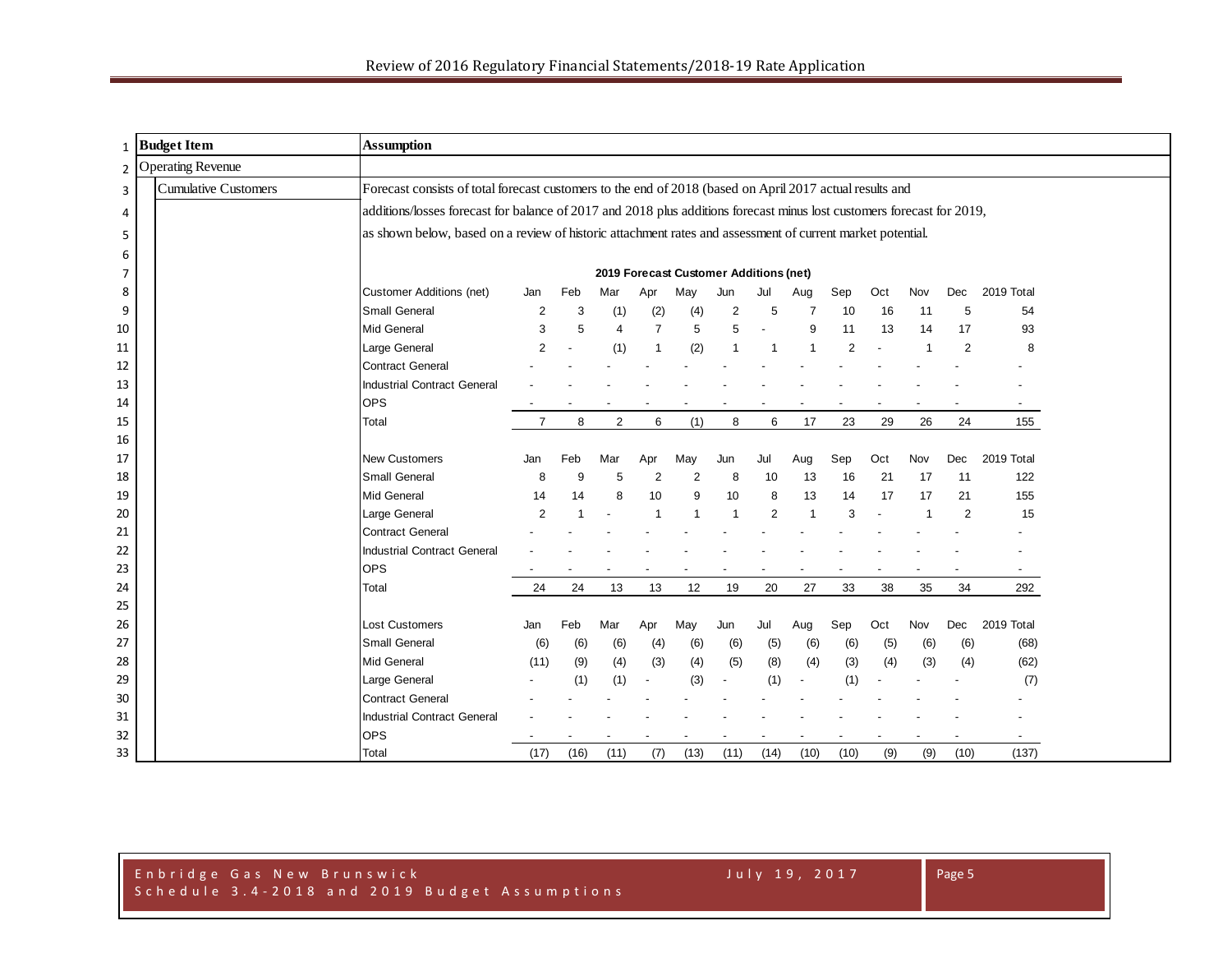| $\mathbf{1}$   | <b>Budget Item</b> | <b>Assumption</b>                                                                                                                |
|----------------|--------------------|----------------------------------------------------------------------------------------------------------------------------------|
| $\overline{2}$ |                    | Methodology and Underlying Assumptions of the Net Lost Customer Process                                                          |
| 3              |                    | "Lost Customer": A customer that is no longer consuming gas and has received a final bill.                                       |
| 4              |                    | 'Recovered Customer'': A "Lost Customer" that has been recovered and is now consuming gas.                                       |
| 5              |                    | "Maintained Customer": A customer with no change to their status within the specified period.                                    |
| 6              |                    |                                                                                                                                  |
| 7              |                    | Customer counts by class are reviewed on a monthly basis and are categorized as 1) New Attachment,                               |
| 8              |                    | 2) Maintained Customers, and 3) Lost Customers net of Recovered Customers.                                                       |
| 9              |                    |                                                                                                                                  |
| 10             |                    | EGNB accounts for 'Net Lost Customers' in budgets and forecasts, by adding together the Lost Customer                            |
| 11             |                    | forecast and Recovered Customer forecast.                                                                                        |
| 12             |                    |                                                                                                                                  |
| 13             |                    | Both the Lost Customer forecast and the Recovered Customer forecast are determined using historical data                         |
| 14             |                    | averages by rate class.                                                                                                          |
| 15             | Throughput         | Existing Customers: The throughput forecast for existing customers is developed based on historic                                |
| 16             |                    | consumption for each customer, adjusted for normal weather.                                                                      |
| 17             |                    |                                                                                                                                  |
| 18             |                    | New Customers: The throughput for new customers is developed based on expected consumption for each                              |
| 19             |                    | customer that is forecasted to be attached based on either signed GJs or a standard profile and the time of                      |
| 20             |                    | year that they are forecast to be attached. For new industrial customers (CGS, ICGS, OPS), throughput                            |
| 21             |                    | forecast is based on specific customer information provided at time of customer signing.                                         |
| 22             |                    | For 2018 and 2019:                                                                                                               |
| 23             |                    | <b>Regulated Rate Class</b><br>Feb Mar Apr May Jun<br>Jul<br>Oct Nov Dec<br>Annual<br>Annual<br>Aug<br>Sep<br>Jan                |
| 24             |                    | Volume<br>Volume                                                                                                                 |
| 25             |                    | Small General<br>3<br>7<br>84<br>16<br>11<br>12<br>2<br>$\theta$<br>14<br>6                                                      |
| 26             |                    | 72<br>Mid General<br>104<br>60<br>35<br>12<br>11<br>12<br>20<br>93<br>16<br>40<br>56<br>528<br>$\mathbf{0}$                      |
| 27             |                    | 183<br>506<br>440<br>323<br>211<br>183<br>180<br>274<br>399<br>419<br>4400<br>Large General<br>623<br>659<br>$\overline{0}$      |
| 28             |                    |                                                                                                                                  |
| 29             | Rates              | Distribution rates are set as per the amendments to the Gas Distribution Act dated December 16, 2016. The 2018                   |
| 30             |                    | Small General Service class rate has been increased by 3% from \$9.445 to \$9.728. The 2019 Small General Service class rate has |
| 31             |                    | been increased from \$9.728 to \$10.020. The distribution rates are unchanged for all other rate classes.                        |
| 32             |                    |                                                                                                                                  |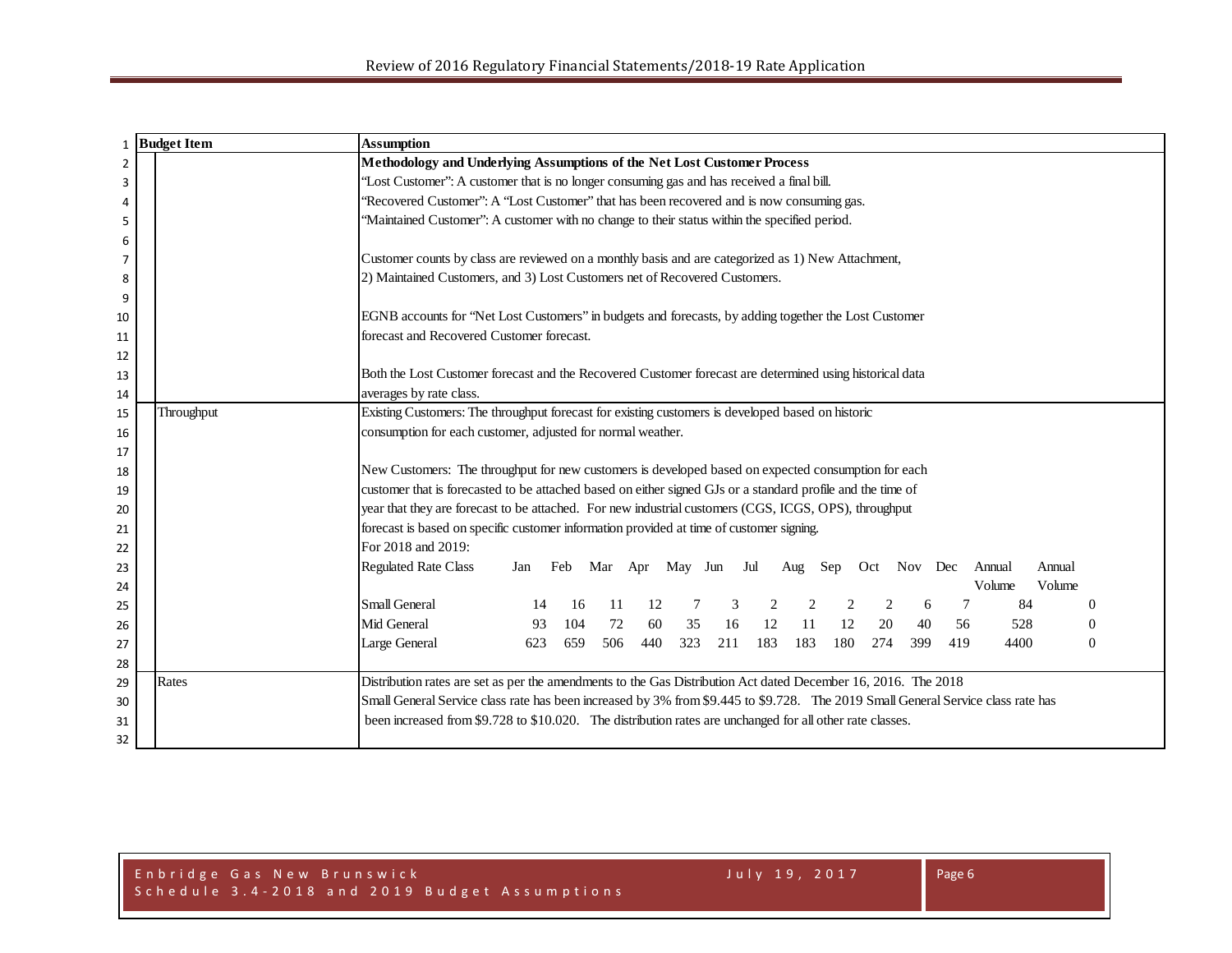|                | <b>Budget Item</b>               | <b>Assumption</b>                                                                                                                         |
|----------------|----------------------------------|-------------------------------------------------------------------------------------------------------------------------------------------|
| $\overline{2}$ | <b>Distribution Revenue</b>      | Assumed throughput times assumed rates.                                                                                                   |
| 3              | <b>ABC</b> Revenue               | Number of ABC and AB customers plus capture of new additions based on historic data times existing rates                                  |
| 4              |                                  | with inflationary increase of 2.0%.                                                                                                       |
| 5.             | Other Miscellaneous Revenue      | 0.2% interest on Maritimes & Northeast Pipeline Firm Service Agreement security deposit                                                   |
| 6              |                                  | Late payment penalties budgeted at \$251K as calculated by average of 2015 and 2016 actuals                                               |
|                |                                  | Transactional services budgeted at \$36K same as 2017 Budget                                                                              |
| 8              |                                  | Red Lock Fees budgeted at \$25K as per EUB decision on Matter 306                                                                         |
| 9              |                                  | Single End User Franchisee Fees budgeted at \$800K in 2018 budget similar to the \$400K in 2017 Budget plus additional \$400K for a catch |
| 10             |                                  | up payment received in 2017 and \$400K in 2019 budget similar to the \$400K in 2017 Budget                                                |
|                | 11 Allowance for Funds Used      | Based on 25% of CWIP eligible for allowance for funds used during construction ("AFUDC") times the                                        |
| 12             | During Construction              | weighted average cost of capital ("WACC")                                                                                                 |
|                | 13 Service and Inspection        |                                                                                                                                           |
| 14             | Revenue                          | Based on anticipated service work to be performed by EGNB.                                                                                |
| 15             | Cost of Goods Sold               | Service cost of goods sold ("COGS") based on the percentage of revenue from historic experience.                                          |
| 16             | <b>Operating expenses</b>        |                                                                                                                                           |
| 17             | <b>Operating and Maintenance</b> | Based on input by department managers for 2018 and 2019.                                                                                  |
| 18             | <b>Expenses</b>                  |                                                                                                                                           |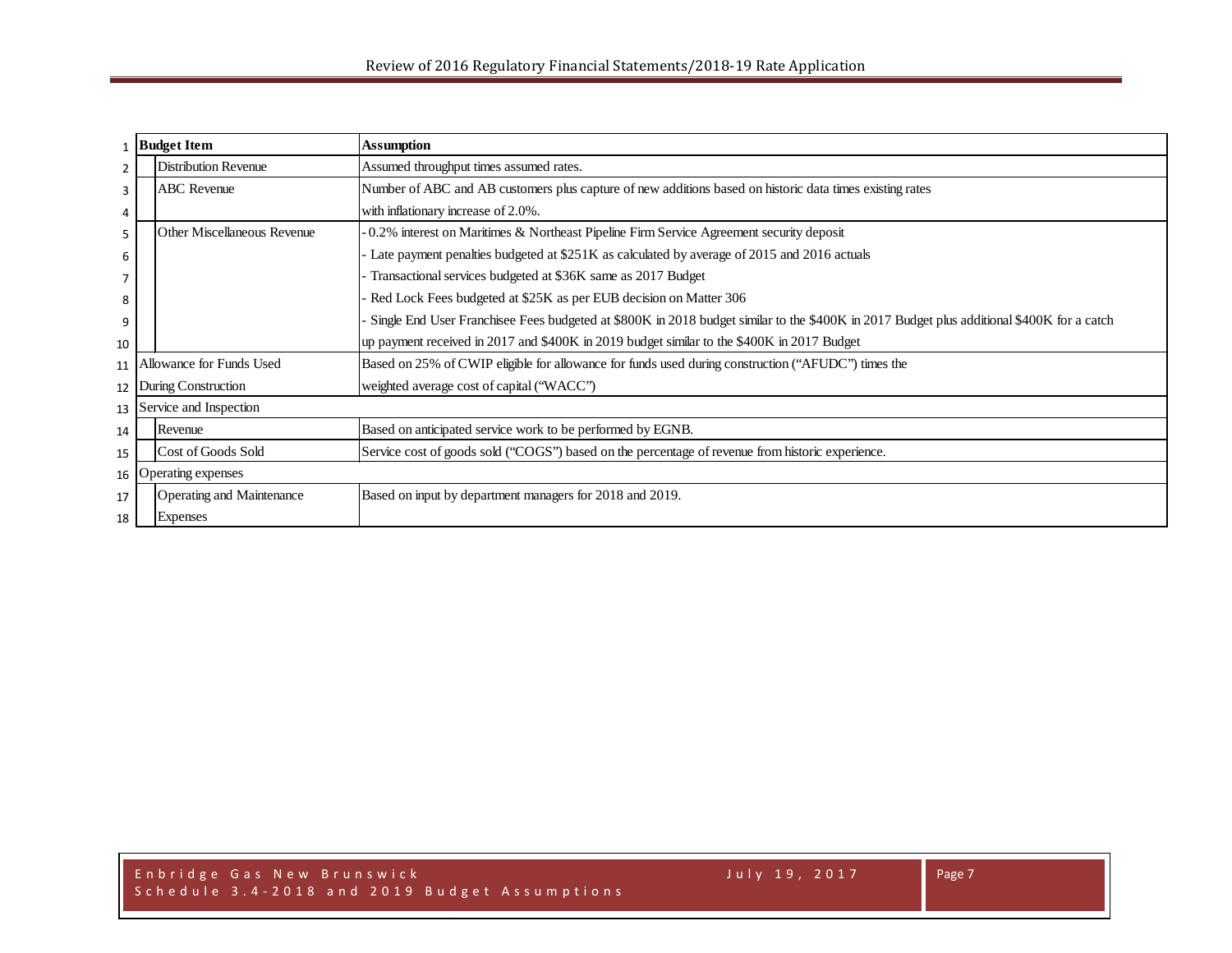| 1              | <b>Budget Item</b>           | <b>Assumption</b>                                                                                     |                                                                                                      |          |         |  |  |  |  |  |  |
|----------------|------------------------------|-------------------------------------------------------------------------------------------------------|------------------------------------------------------------------------------------------------------|----------|---------|--|--|--|--|--|--|
| $\overline{2}$ | Capitalized to Property,     |                                                                                                       | O&M budget capitalized based on the following percentage assumptions:                                |          |         |  |  |  |  |  |  |
| 3              | Plant and Equipment          |                                                                                                       |                                                                                                      | 2018     | 2019    |  |  |  |  |  |  |
| 4              |                              | Corporate management                                                                                  |                                                                                                      | 23.1 %   | 23.1 %  |  |  |  |  |  |  |
| 5              |                              | Corporate administration                                                                              |                                                                                                      | 23.7 %   | 23.7 %  |  |  |  |  |  |  |
| 6              |                              | Financial reporting                                                                                   |                                                                                                      | 23.7 %   | 23.7 %  |  |  |  |  |  |  |
| $\overline{7}$ |                              | Information technology                                                                                |                                                                                                      | 14.0 %   | 14.0 %  |  |  |  |  |  |  |
| 8              |                              | Regulatory                                                                                            |                                                                                                      | $0.0~\%$ | 0.0 %   |  |  |  |  |  |  |
| 9              |                              | Sales & Marketing                                                                                     |                                                                                                      |          |         |  |  |  |  |  |  |
| 10             |                              |                                                                                                       | <b>Sales</b>                                                                                         | 69.6 %   | 69.6 %  |  |  |  |  |  |  |
| 11             |                              |                                                                                                       | Marketing (except below items)                                                                       | 87.6 %   | 87.6 %  |  |  |  |  |  |  |
| 12             |                              |                                                                                                       | Marketing (Research)                                                                                 | 25.0 %   | 25.0 %  |  |  |  |  |  |  |
| 13             |                              |                                                                                                       | Marketing (Sponsorships)                                                                             | 25.0 %   | 25.0 %  |  |  |  |  |  |  |
| 14             |                              |                                                                                                       | <b>Incentives</b>                                                                                    | 100.0%   | 100.0 % |  |  |  |  |  |  |
| 15             |                              |                                                                                                       | Communications                                                                                       | 23.1 %   | 23.1 %  |  |  |  |  |  |  |
| 16             |                              | Distribution & maintenance                                                                            |                                                                                                      |          |         |  |  |  |  |  |  |
| 17             |                              |                                                                                                       | Const. & Maint.                                                                                      | 9.9%     | 9.9%    |  |  |  |  |  |  |
| 18             |                              |                                                                                                       | Engineering QA                                                                                       | 14.1 %   | 14.1 %  |  |  |  |  |  |  |
| 19             |                              |                                                                                                       | Planning & Tech.                                                                                     | 37.6 %   | 37.6 %  |  |  |  |  |  |  |
| 20             |                              |                                                                                                       | Service                                                                                              | 22.7 %   | 22.7 %  |  |  |  |  |  |  |
| 21             |                              | Customer Experience                                                                                   |                                                                                                      |          |         |  |  |  |  |  |  |
| 22             |                              |                                                                                                       | <b>Customer Care</b>                                                                                 | 2.5%     | 2.5 %   |  |  |  |  |  |  |
| 23             |                              |                                                                                                       | Logistics                                                                                            | 23.5 %   | 23.5 %  |  |  |  |  |  |  |
| 24             |                              |                                                                                                       | Work Mgmt. Center                                                                                    | 34.6 %   | 34.6 %  |  |  |  |  |  |  |
| 25             |                              | Human resources                                                                                       |                                                                                                      | 25.8 %   | 25.8 %  |  |  |  |  |  |  |
| 26             |                              | Gas transportation and related activities                                                             |                                                                                                      | $0.0 \%$ | 0.0 %   |  |  |  |  |  |  |
| 27             |                              |                                                                                                       |                                                                                                      |          |         |  |  |  |  |  |  |
| 28             |                              | In 2012, capitalization of industry development O&M expenses to Development O&M had been eliminated.  |                                                                                                      |          |         |  |  |  |  |  |  |
| 29             |                              | Incentives, previously capitalized to Development O&M, are now being capitalized to Property, Plant & |                                                                                                      |          |         |  |  |  |  |  |  |
| 30             |                              |                                                                                                       | Equipment. EGNB is budgeting \$450k and \$800k for incentive programs in 2018 and 2019 respectively. |          |         |  |  |  |  |  |  |
| 31             | Bad debt expense             |                                                                                                       | 0.4% of yearly Distribution Revenue, Installation Revenue and Gas Sales Revenue.                     |          |         |  |  |  |  |  |  |
|                | 32 Municipal and Other Taxes | Existing tax rates applied to existing tax base plus additions.                                       |                                                                                                      |          |         |  |  |  |  |  |  |